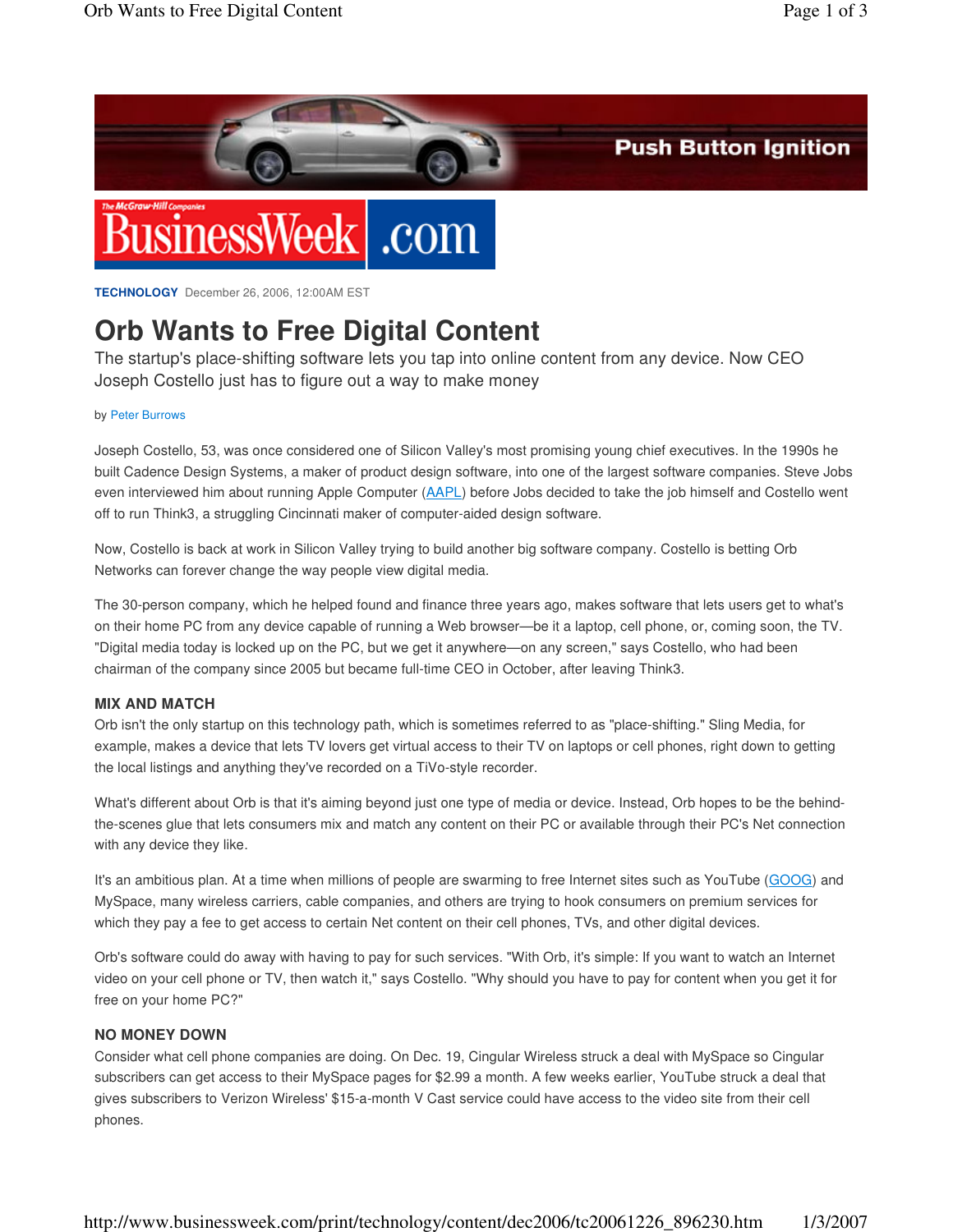But access to MySpace and YouTube, via a PC over the Web, is free. On Nov. 15, Orb rolled out software that lets consumers tap into these and other sites from their cell phones, for no money down. Says Roger Entner, a vice-president for market researcher Ovum: "Place-shifting could be the soft underbelly of the wireless carriers' multimedia strategies. Why pay Cingular \$2.99 a month for access to MySpace, when I can just go there directly?"

How does Orb work? Once consumers download Orb's free software to their PCs, they're prompted to indicate what content they want to show up on the portal they'll see when they log onto their Orb account from other devices. That's possible because Orb's technology tracks the unique attributes of all sorts of hardware and software and can adapt any data to fit the specs of various devices on the fly. "The magic is in the architecture, which offers complete flexibility—any file type, data format, screen size, media source, IP-based network, or screen size," enthuses Gary Morgenthaler of Morgenthaler Ventures, one of Orb's backers.

## **BRITISH PIONEER**

But Orb has a long road ahead. It needs far more users if it is to survive, and that means getting partners to help make its software mainstream. Three Group, a subsidiary of Hong Kong-based Hutchison Whampoa (HUWHY), is bundling Orb's software in a pricey new mobile broadband service, called X-Series, that was introduced in Britain on Nov. 19. Now British subscribers can tap into their home PC via Orb.

Costello says Orb also is in talks with manufacturers to use Orb's software in devices such as set-top boxes and so-called digital media adapters now used to link the PC to the TV. Three companies have signed up, but Costello will only identify one: Cambridge (England)-based Amino Technologies, which sells set-top boxes through small phone companies.

In early 2007, Amino will use Orb software to roll out a new offering called AminoTV that will let consumers access free video clips, buy movies from sites such as MovieLink, or use online gambling and videoconferencing applications.

#### **MARKETING GIMMICK**

Over time, Costello hopes to drive industry standards for various levels of devices. Low-end devices costing less than \$50 would provide the basic ability to see PC content on the TV, while higher-end models would be bidirectional, so TV content could be viewed on PCs and other browser-equipped devices. To help generate buzz, Orb has even created prototypes of a green, orb-shaped gizmo that looks like a glowing crystal ball, though Costello concedes this is more of a marketing gimmick than a design anyone would mass produce.

Still, Costello's big dreams are in sharp contrast to Orb's current reality. So far the company has had to give away its technology to attract the 500,000 people who have downloaded its software (Costello claims 400,000 of them are active users). Other than a small cut of revenues from subscriptions offered by partners such as Three Group, it has no income stream. As a result, it will book a puny \$1 million in revenue this year.

Costello says Orb could one day offer a monthly subscription of its own, if it can develop a critical mass of users. While it has raised \$12 million in venture financing to date, Costello hopes to raise as much as \$30 million in 2007 to finance Orb's big plans.

#### **WHERE'S THE PROFIT?**

But like so many Net startups, Orb is relying mostly on the prospect of advertising revenue. So far, Orb users see and hear no ads. But in the future, since users pick and choose precisely what content to include on their Orb portals, Costello says Orb is positioned to give them only ads they really want. Orb has run a trial with Ticketmaster, in which fans who repeatedly played certain artists were shown banner-style ads notifying them of the act's next local concert. Costello hopes to start an advertising push in the second half of the year.

While Orb's technology has impressed some analysts, the company's business model has others doubting it can make it as an independent company. Gartner analyst Mike McGuire wonders whether its ambitions are so broad that its message is hard for regular consumers to understand. "Orb's ability to make content portable is really cool, but is the mass consumer really asking for it?" says McGuire. "I don't know how they make money."